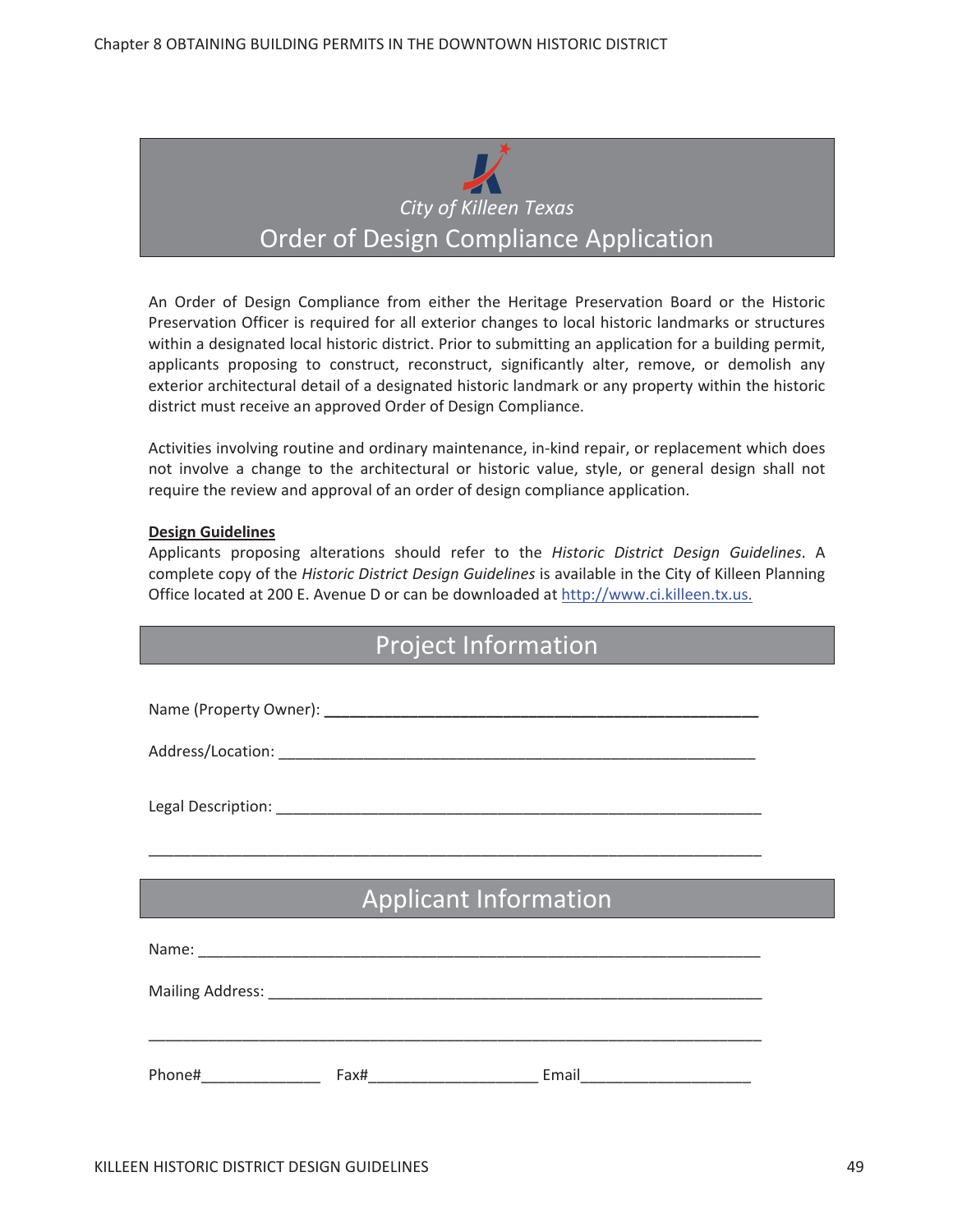#### Description of Work

Describe in specific detail the proposed alterations, changes, or maintenance work. The Historic Preservation Officer (HPO) or the Historic Preservation Board (HPB) may require submission of product samples and other technical information pertinent to design review decisions.

\_\_\_\_\_\_\_\_\_\_\_\_\_\_\_\_\_\_\_\_\_\_\_\_\_\_\_\_\_\_\_\_\_\_\_\_\_\_\_\_\_\_\_\_\_\_\_\_

\_\_\_\_\_\_\_\_\_\_\_\_\_\_\_\_\_\_\_\_\_\_\_\_\_\_\_\_\_\_\_\_\_\_\_\_\_\_\_\_\_\_\_\_\_\_\_\_

\_\_\_\_\_\_\_\_\_\_\_\_\_\_\_\_\_\_\_\_\_\_\_\_\_\_\_\_\_\_\_\_\_\_\_\_\_\_\_\_\_\_\_\_\_\_\_\_

\_\_\_\_\_\_\_\_\_\_\_\_\_\_\_\_\_\_\_\_\_\_\_\_\_\_\_\_\_\_\_\_\_\_\_\_\_\_\_\_\_\_\_\_\_\_\_\_

\_\_\_\_\_\_\_\_\_\_\_\_\_\_\_\_\_\_\_\_\_\_\_\_\_\_\_\_\_\_\_\_\_\_\_\_\_\_\_\_\_\_\_\_\_\_\_\_

\_\_\_\_\_\_\_\_\_\_\_\_\_\_\_\_\_\_\_\_\_\_\_\_\_\_\_\_\_\_\_\_\_\_\_\_\_\_\_\_\_\_\_\_\_\_\_\_

\_\_\_\_\_\_\_\_\_\_\_\_\_\_\_\_\_\_\_\_\_\_\_\_\_\_\_\_\_\_\_\_\_\_\_\_\_\_\_\_\_\_\_\_\_\_\_\_

\_\_\_\_\_\_\_\_\_\_\_\_\_\_\_\_\_\_\_\_\_\_\_\_\_\_\_\_\_\_\_\_\_\_\_\_\_\_\_\_\_\_\_\_\_\_\_\_

Desired Start Date The Completion Date

 $\Box$  Attach a copy of an architect's rendering or a scale drawing of the proposed change(s). The drawing must show what the applicant plans to do. Applicants for signs shall accurately depict the size of the sign, illumination type, and size of lettering, as well as the sign's location on the building.

**ɷ** Attach <sup>a</sup> written statement describing how the proposed construction, external alteration, or repair meets the intent of the *Historic District Design Guidelines*.

\_\_\_\_\_\_\_\_\_\_\_\_\_\_\_\_\_\_\_\_\_\_\_\_\_\_\_\_\_\_\_\_\_\_\_\_\_\_\_\_\_\_\_\_\_

\_\_\_\_\_\_\_\_\_\_\_\_\_\_\_\_\_\_\_\_\_\_\_\_\_\_\_\_\_\_\_\_\_\_\_\_\_\_\_\_\_\_\_\_\_\_\_\_

| Signature of the Applicant | Date |
|----------------------------|------|
|----------------------------|------|

| FOR OFFICE USE ONLY                         |             |
|---------------------------------------------|-------------|
| Date of filing                              |             |
| Date of notice posted on project site       |             |
| Date of notice of adjoining property owners |             |
| Decision of the HPO/HPB: Approved           | Disapproved |
| Date Applicant notified                     |             |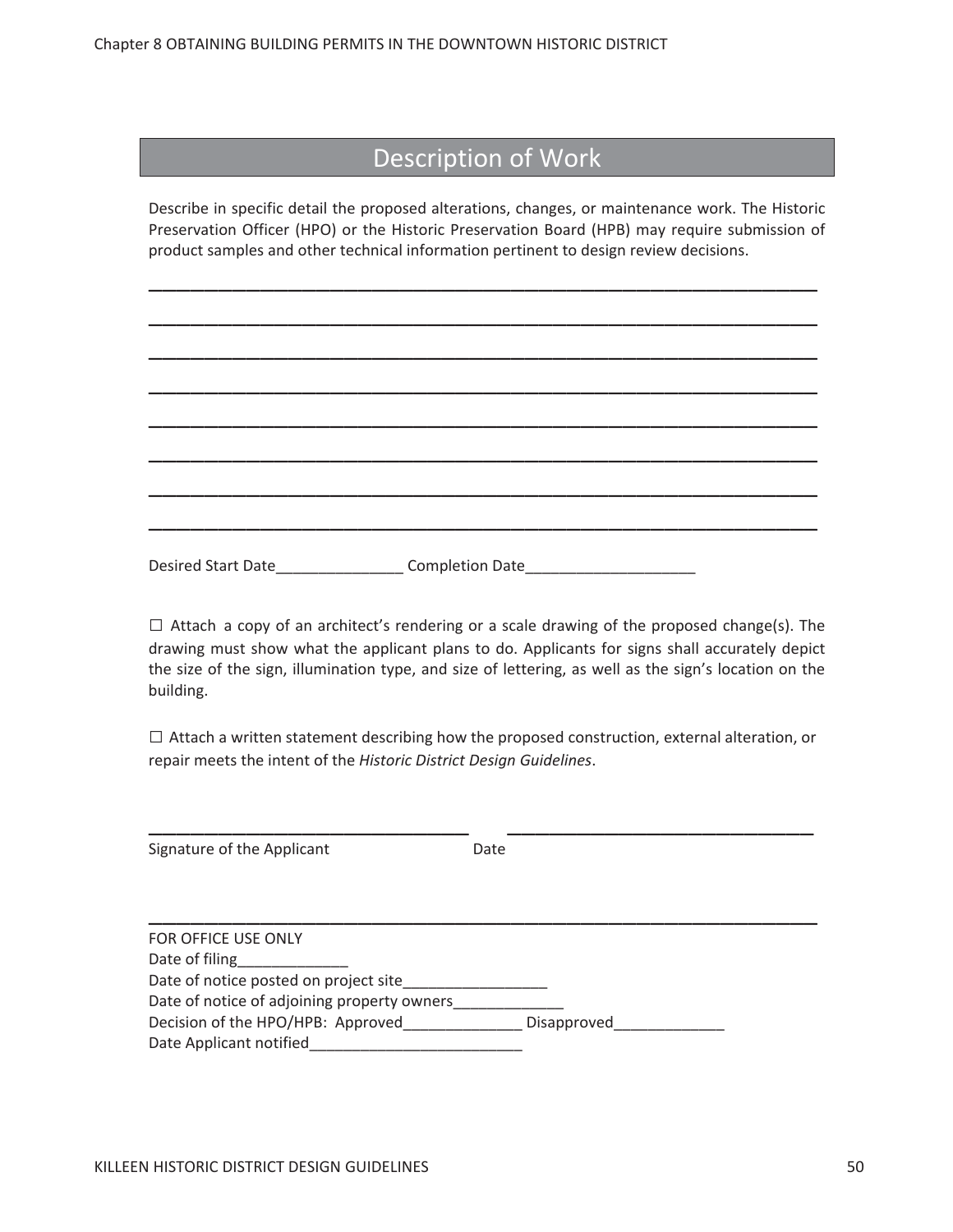### How do I apply for an Order of Design Compliance?

- 1. **Call.** Call the City's Historic Preservation Officer (254) 501-7641 to discuss the details of your project, and receive in
- 2. **Review the** *Historic District Design Guidelines***.** The *Historic District Design Guidelines* must be observed for external (façade) alterations or repairs in the downtown historic district. Copies of the guidelines are available in the City's Planning Office or on the City's website.
- **3. Prepare Application Materials.** A completed application for an Order of Design Compliance must include the following:
- A completed Order of Design Compliance Application (attached)
- A to scale drawing or sketch of the proposed alteration or sign.
- A written statement describing how the proposed construction, external alteration, or repair meets the intent of the *Historic District Design Guidelines*.
- The Historic Preservation Officer may require submission of product samples and other technical information pertinent for design review decisions.
- 4. Submit Application. Submit all required application materials to the Planning Office located at 200 East Avenue D., Level Two.

# How is an Application for an Order of Design Compliance Processed and Approved?

- 1. A current copy of the proposed construction documents and an Order of Design Compliance application shall be filed with the planning department. Upon receipt of a complete application, the HPO shall review the application within forty-five (45) days for compliance with the city's adopted design guidelines and the *Secretary of the Interior's Standards and Guidelines for Archeology and Historic Preservation.*
- 2. Within five (5) days of receipt of an Order of Design Compliance application, notice of the application shall be posted on the property for a period of ten (10) days. A written notice of the application shall also be provided to owners of adjoining property establishing a 10-day period in which written comments may be submitted to the HPO.
- 3. At the end of the notice period, if approved, the HPO shall issue an Order of Design Compliance consisting of written findings, conclusions of law, and conditions of approval, if any, supporting the decision, and shall provide the owner and/or applicant and anyone submitting written comments with a copy and forward its decision to the permits and inspections department. Any specific conditions of approval as identified by the HPO shall be attached to the construction documents prior to the issuance of any building permits. No subsequent changes shall be made to the approved application without the review and approval of the HPO. An applicant shall have six (6) months from the date of issuance of an Order of Design Compliance to secure a building permit for the specified improvements, or it shall become null and void.